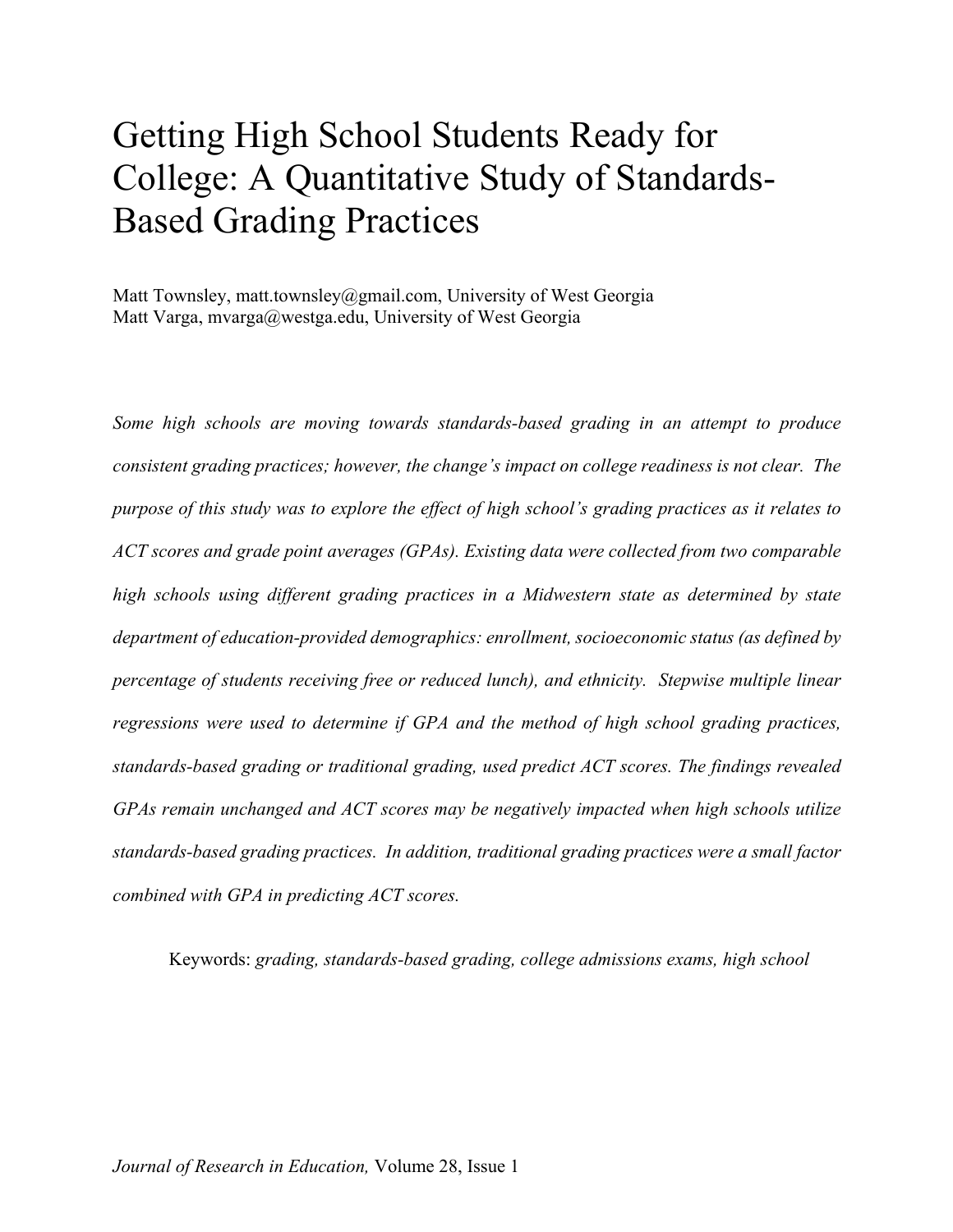Educational scholars agree grading is a highly subjective aspect of public schooling and has been for over 100 years (Allen, 2005; Brimi, 2011; Cureton, 1971; Schinske & Tanner, 2014; Schneider & Hutt, 2013; Starch & Elliott, 1912). Jeffrey Erickson (2010) calls grading the "third rail" of education due to the long held beliefs permeating classrooms across the country. The currency required for a student earning an "A" in one high school science class may be equivalent to a "B" in a classroom down the hall. While one teacher may award participation points and extra credit for bringing white board markers to class, another does not count homework towards the final grade and only factors in test and quiz scores. As such, high school teachers and administrators are left unsure of the nexus between classroom grading practices and standardized assessments such as college entrance exam scores.

Meanwhile, some high schools are moving towards standards-based grading in an attempt to produce consistent grading practices (Peters & Buckmiller, 2014; Pollio & Hochbein, 2015; Townsley, 2013). Susan Brookhart (2011) describes standards-based grading as a system designed to communicate how well students have *learned* the standards. This is in comparison to traditional grading which often captures what students have *earned* through homework completion, extra credit, and effort/participation points. This creates a dilemma regarding what a student earns versus what a student learns in high school, which is typically depicted in standardized test scores and grade point averages (GPAs). Standardized test scores are then used, in conjunction with GPA, as a measure of college readiness (Atkinson & Geiser, 2009) thus begging the question of how standards-based grading affects GAP and standardized test scores, which is a very real concern of parents, leading some to transfer their students to schools with traditional grading practices (Dexter, 2015).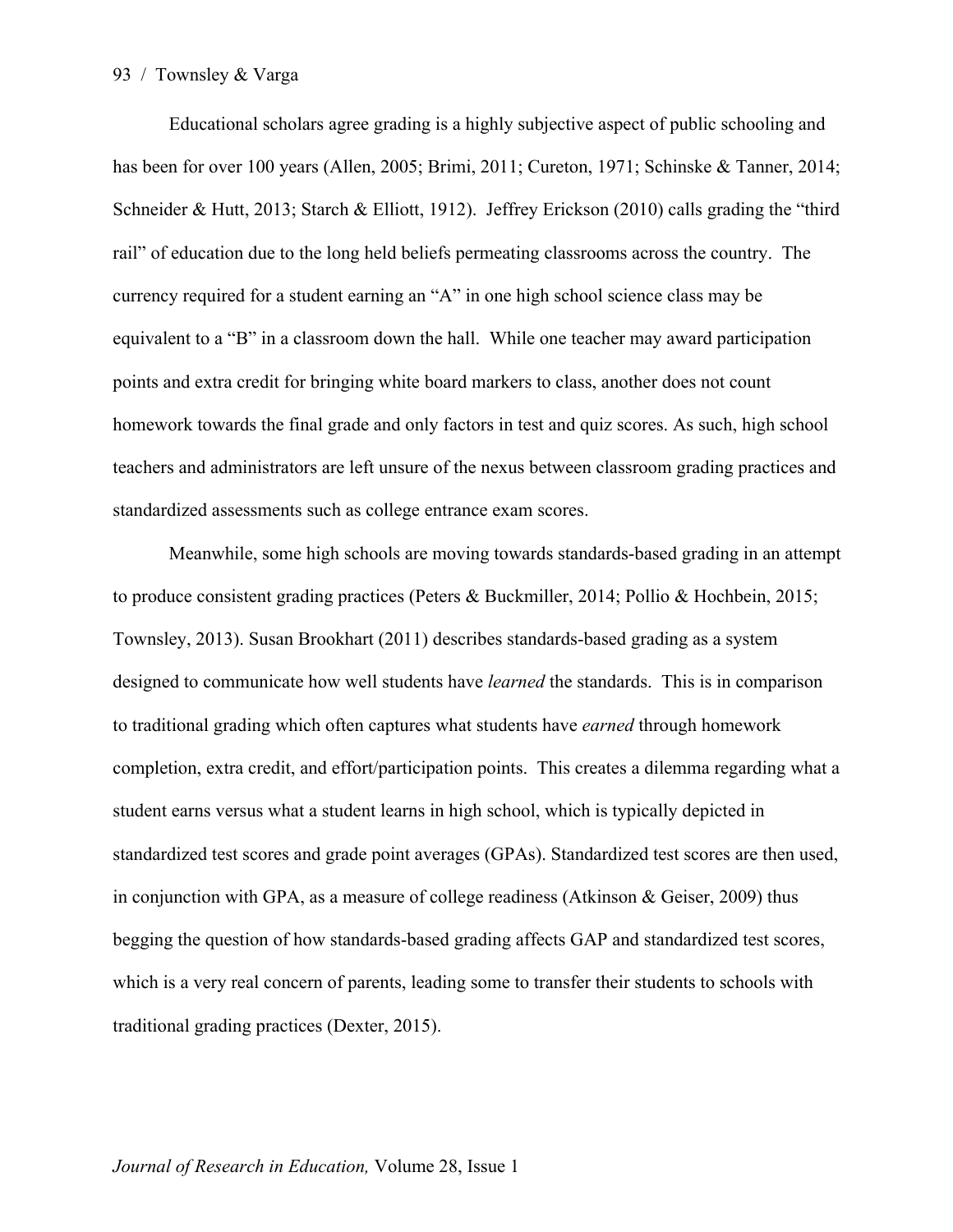While a growing number of studies on standards-based grading have been written during the past several years, many of them have focused on qualitative research questions (e.g., Peters & Buckmiller, 2014; Tierney, Simon, & Charland, 2011). High school educators are left advocating for standards-based grading practices by pointing to theoretical articles (e.g., Bostic, 2012; Iamarino, 2014) or practitioner articles (e.g., Erickson, 2010; Imperial, 2012; Scriffiny, 2008; Townsley, 2013; Wilcox, 2011) and in turn lacking much, if any at all, quantitative evidence evaluating the effectiveness of standards based grading on GPA and standardized test scores. This research fills a gap in the literature by looking at the relationship between ACT scores in a high school using standards-based grading practices and ACT scores in a high school with traditional grading practices. Hence, the purpose of this study was to gain an understanding on the effect of high school's grading practices, whether standards-based grading or traditional grading, on ACT scores and GPA.

#### **Literature Review**

Due to the increase in state standards and accountability measures, schools are considering standards-based grading as a means for communicating student learning relative to the standards (Spencer, 2012). Although there are nuances in implementation (Marzano  $\&$ Heflebower, 2011; Peters & Buckmiller, 2014), authors converge in agreement that standardsbased grading is a philosophy of grading and reporting students' academic learning. This is separate from behaviors in which practice assignments do not count towards the final grade, and students are provided multiple opportunities to demonstrate their learning over time (O'Connor, 2002; Peters & Buckmiller, 2014; Scriffiny, 2008; Tierney et al., 2011; Wilcox, 2011). Rather than awarding points for a combination of participation, worksheet completion, quiz performance, three-ring binder organization, and paper writing, standards-based grading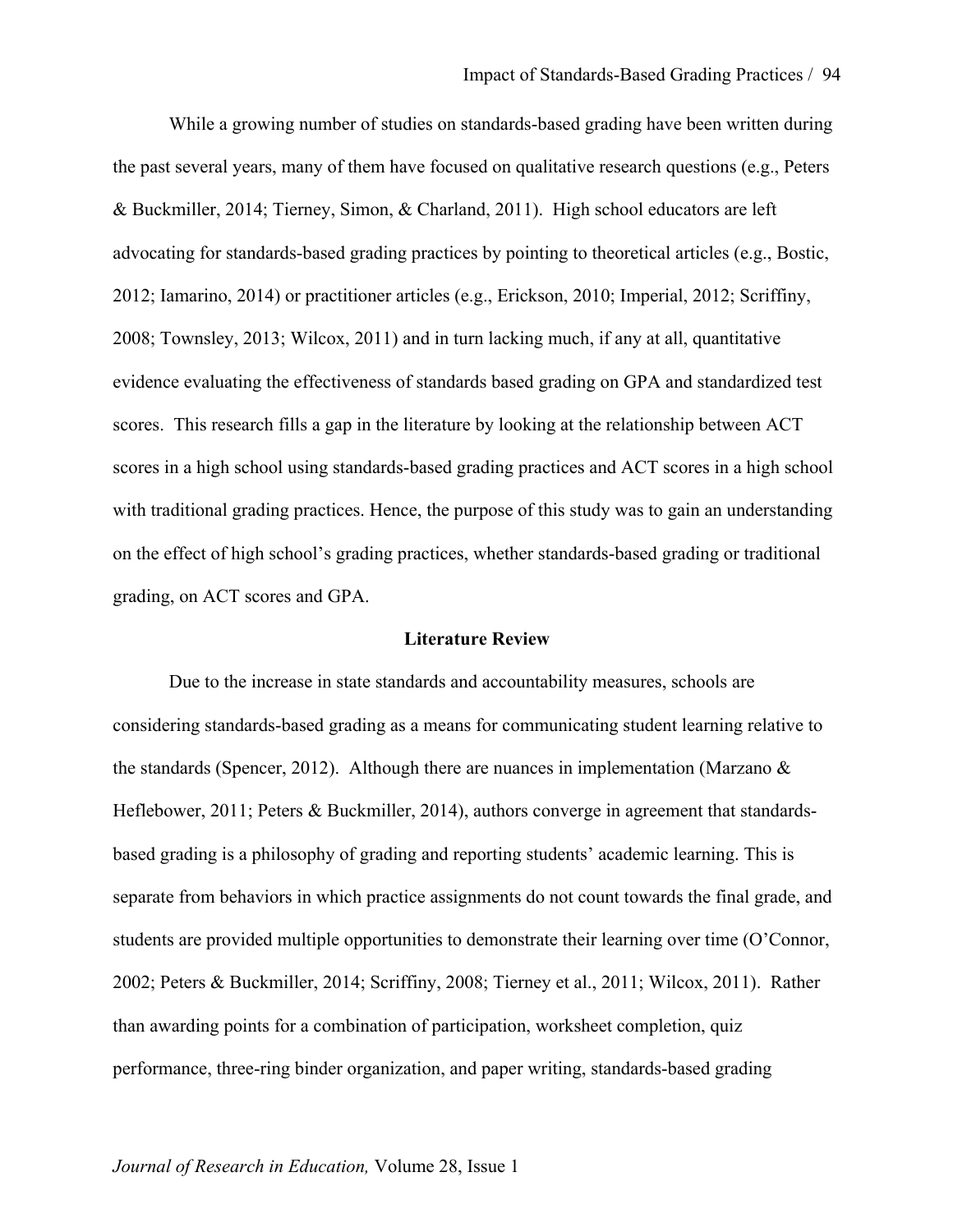separates academics from behaviors and communicates students' relative strengths and

weaknesses relative to mastery of course or grade-level standards uniformly through the grade

book. Figure 1 compares a traditional grade book with a standards-based grade book.

| <b>Traditional Grade Book</b> |        | <b>Standards-Based Gra</b> |       |
|-------------------------------|--------|----------------------------|-------|
| Assignment                    | Score  | <b>Standard</b>            | Score |
| Worksheet 5.5                 | 5/10   | Area of Circle             | 4/4   |
| Worksheet 5.6                 | 9/10   | Area of Triangle           | 4/4   |
| Quiz 5                        | 20/24  | Area of Octagon            | 3/4   |
| Chapter 5 Test                | 86/100 | Area of Hexagon            | 2/4   |
| Kleenex Extra Credit          | 3/0    | Area of Rectangle          | 4/4   |

| <b>Traditional Grade Book</b> |        | <b>Standards-Based Grade Book</b> |       |
|-------------------------------|--------|-----------------------------------|-------|
| ment                          | Score  | Standard                          | Score |
| heet 5.5                      | 5/10   | Area of Circle                    | 4/4   |
| heet $5.6$                    | 9/10   | Area of Triangle                  | 4/4   |
|                               | 20/24  | Area of Octagon                   | 3/4   |
| er 5 Test                     | 86/100 | Area of Hexagon                   | 2/4   |
| ex Extra Credit               | 3/0    | Area of Rectangle                 | 4/4   |
|                               |        |                                   |       |
|                               |        | Key:                              |       |
| $1 =$ Minimal understanding   |        |                                   |       |
|                               |        | $2$ = Partial understanding       |       |
|                               |        | $3 =$ Getting close!              |       |
|                               |        | $4 = You got it!$                 |       |

# Figure 1.

# *Sample traditional grade book and standards-based grade book*

This study was grounded in mastery learning, a theory describing a framework of teaching and learning in which all students *can* learn at high levels (Block & Burns, 1976; Bloom, 1973). When instruction and time are held constant, not all students are likely to learn. On the contrary, students in standards-based grading classrooms are permitted and encouraged to re-assess individually until mastery even when peers have already demonstrated understanding (Scriffiny, 2008).

Although this practice is most widely used in elementary settings, standards-based grading has been utilized in secondary classrooms too, in an attempt to better align with the current K-12 standards-based education and accountability era (e.g., Bostic, 2012; Cox, 2011;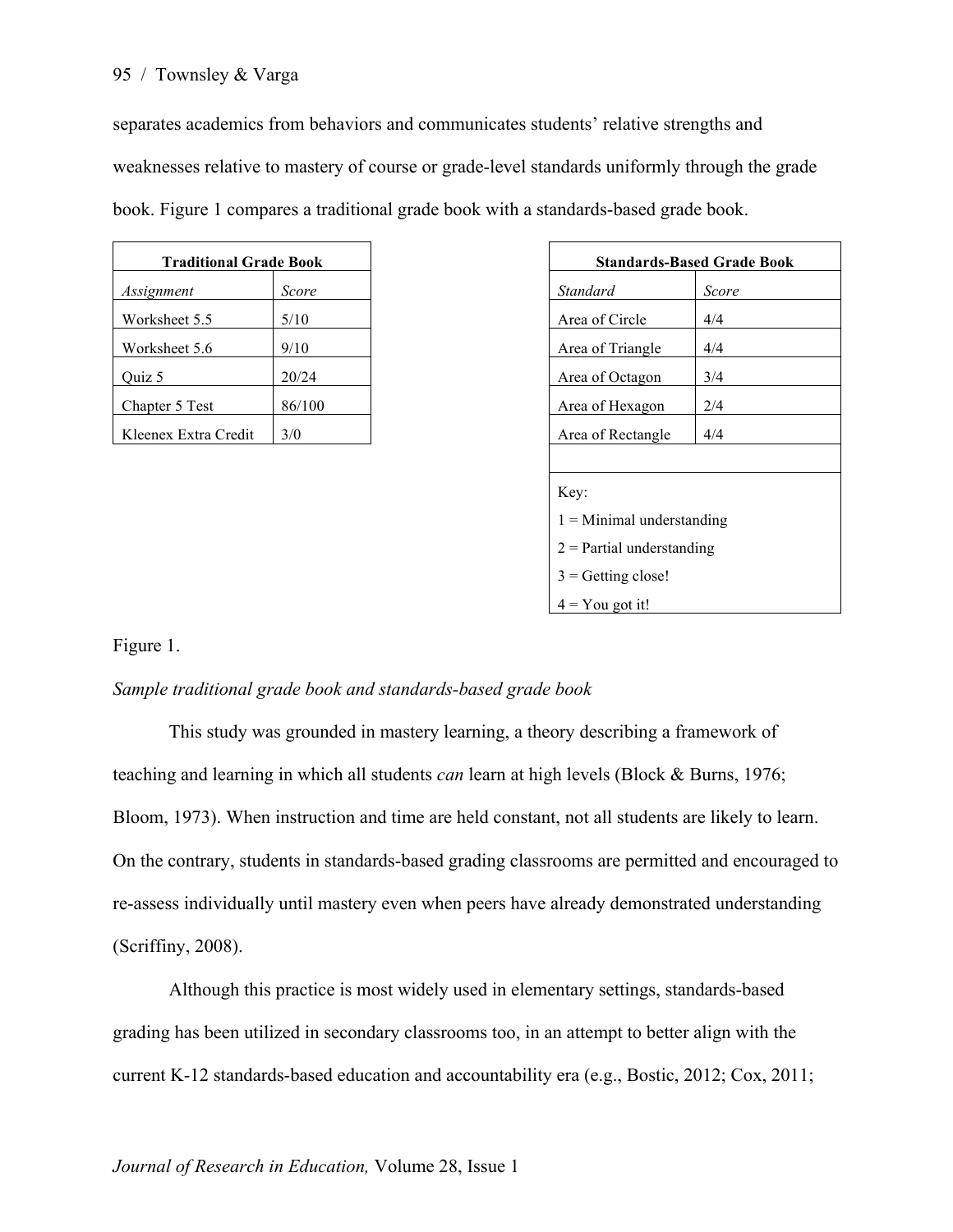Jones Miller, 2012; Wilcox, 2011). Table 1 compares components of traditional grading with components of standards-based grading practices. Parents of high school students have many questions about the impact of standards-based grading on college acceptance and scholarships (Dexter, 2015).

Table 1.

*Comparison of Traditional Grading and Standards-Based Grading Adapted from O'Connor (2002).* 

| <b>Traditional Grading</b>                                                                                                                               | <b>Standards-Based Grading</b>                                                                                             |
|----------------------------------------------------------------------------------------------------------------------------------------------------------|----------------------------------------------------------------------------------------------------------------------------|
| 1. Based on assessment methods (quizzes, tests,<br>homework, projects, etc.). One grade/entry is<br>given per assessment.                                | 1. Based on learning goals and performance<br>standards. One grade/entry is given per<br>learning goal.                    |
| 2. Assessments are based on a percentage system.<br>Criteria for success may be unclear.                                                                 | 2. Standards are criterion or proficiency-<br>based. Criteria and targets are made<br>available to students ahead of time. |
| 3. Use an uncertain mix of assessment,<br>achievement, effort, and behavior to determine<br>the final grade. May use late penalties and extra<br>credit. | 3. Measures achievement only OR<br>separates achievement from<br>effort/behavior. No penalties or extra credit<br>given.   |
| 4. Everything goes in the grade book – regardless<br>of purpose.                                                                                         | 4. Selected assessments (tests, quizzes,<br>projects, etc.) are used for grading<br>purposes.                              |
| 5. Include every score, regardless of when it was<br>collected. Assessments record the average – not<br>the best $-$ work.                               | 5. Emphasize the most recent evidence of<br>learning when grading.                                                         |

*Journal of Research in Education,* Volume 28, Issue 1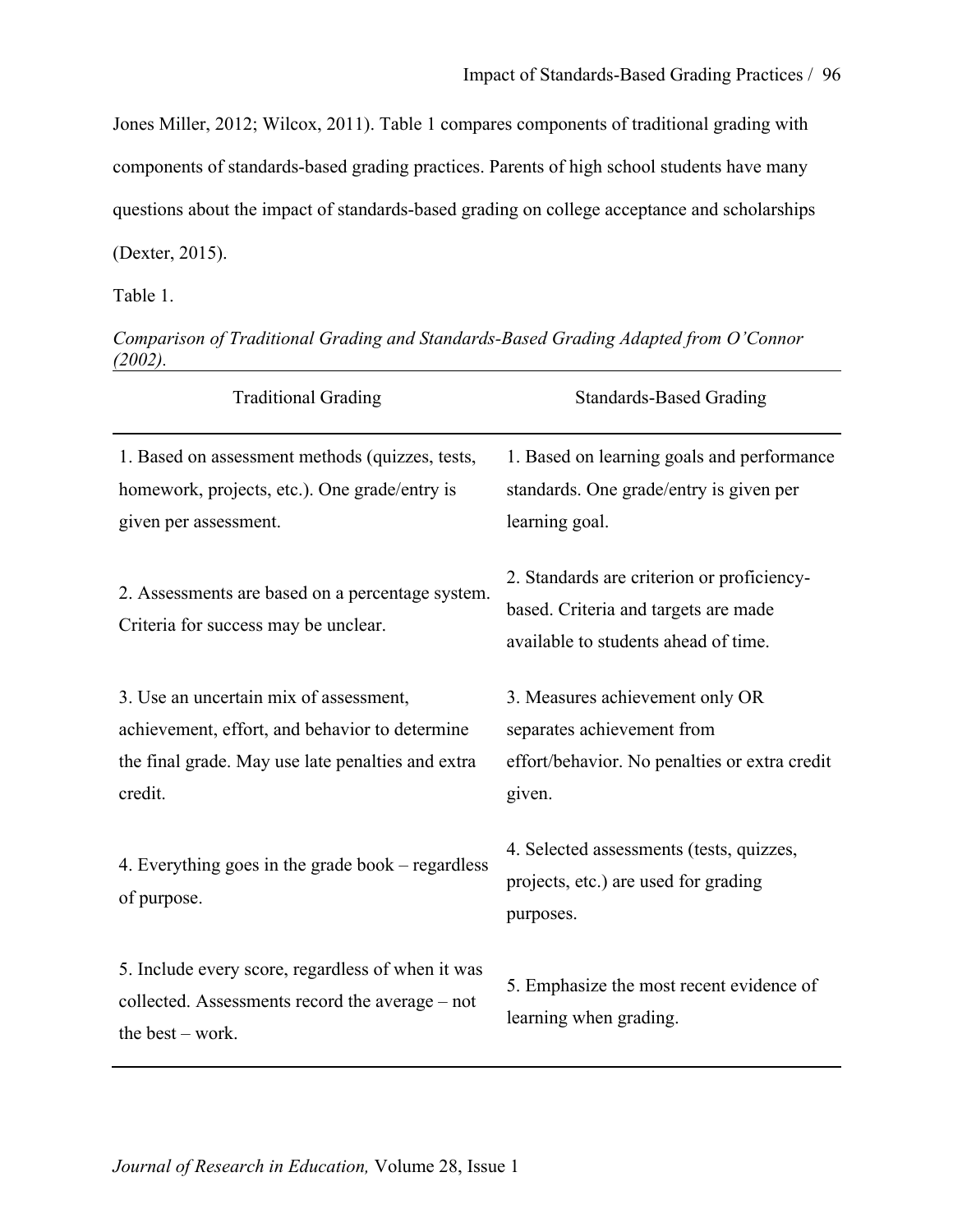If standards-based grading is making its way into high schools, how does this affect students' preparation for higher education? While a growing number of standards-based grading studies have been written during the past several years, many of them have focused on qualitative research questions (e.g., Peters & Buckmiller, 2014; Tierney et al., 2011). Classroom teachers are left advocating for standards-based grading practices lacking much, if any at all, quantitative evidence.

The impact of standards-based grading on external achievement measures is mixed. While some studies indicate a significant statistical difference in one or more content areas (e.g., Haptonstall, 2010; Pollio & Hochbein, 2015), others have not (e.g., Rosales, 2013; Welsh, D'Agostino, & Kaniskan, 2013). As such, further quantitative studies exploring the impact of standards-based grading are needed. Meanwhile, high school and district administrators are tasked with convincing confused school boards and parent groups (Dexter, 2015) of the benefits of standards-based grading using results from primarily qualitative research questions and very few studies, regardless of methodology, extending beyond K-12.

Some research suggests ACT scores are a valid predictor of post-secondary success as measured by first and second year college GPA (Bettinger, Evans, & Pope, 2013; Pettijohn, 1995; Westrick, Le, Robbins, Radunzel, & Schmidt, 2015). This study will determine the extent, if any, to which standards-based grading practices predict students' post-secondary readiness as measured by college entrance exams such as the ACT.

#### **Method**

This study employed a quasi-experimental research design using pre-existing groups consisting of students enrolled in two comparable Midwestern high schools. Existing data provided by these high schools were used to examine the extent to which the relationship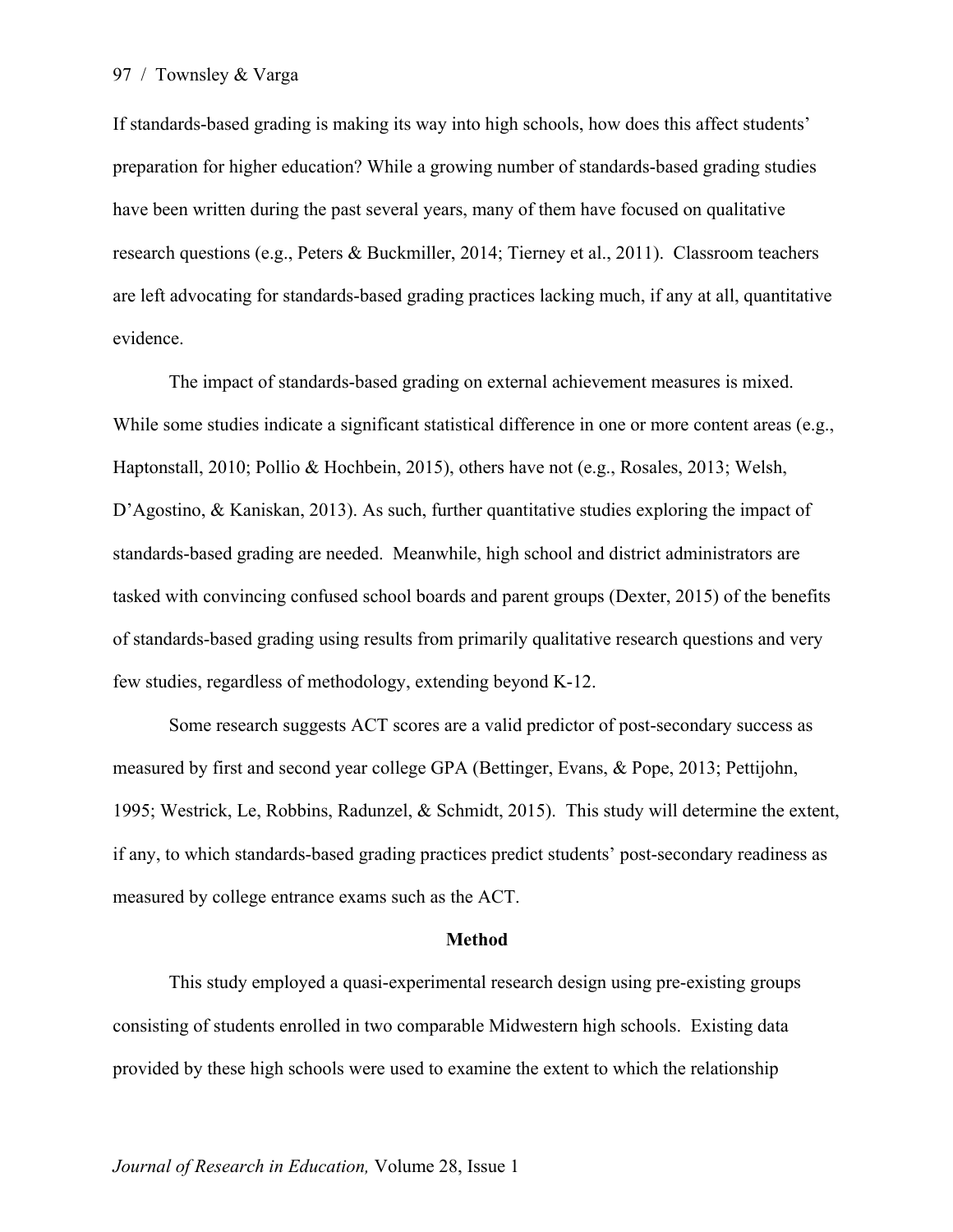between GPA and ACT scores differ in schools using standards-based grading practices and schools using traditional grading practices. Additionally, this study attempted to determine whether either or both GPA and ACT scores differ based on the grading practices of the high school. Furthermore, this study sought to determine if GPAs and the method of high school grading practices used predicts ACT scores.

## **Data Collection Procedures**

Existing data were collected from two comparable high schools in a Midwestern state as determined by demographics provided by the state department of education: enrollment, socioeconomic status (as defined by percentage of students receiving free or reduced lunch), and ethnicity. Both high schools enrolled between approximately 450 students with less than 15% free or reduced lunch and single digit percentage ethnic diversity. One of the high schools uses standards-based grading practices and one uses traditional grading practices, as confirmed by each school superintendent. The school using standards-based grading practices phased in the change over a two-year time period. During this time period, teachers were provided a full year of professional learning and weekly release time for collaboration. Furthermore, the standardsbased grading high school has been featured in two educational magazines during the past three years for its innovative grading practices, and attracts nearly one hundred visitors from area schools each year. The researcher received data on a total of 327 students spread across the two high schools, two graduating cohorts per school. For each student in the graduating classes of 2015 and 2016, participating schools were asked to provide: grade level, gender, cumulative GPA, grade for each math course completed in each reporting period, grade for each English course completed in each reporting period, ACT composite score, ACT math subtest score, and ACT English subtest score.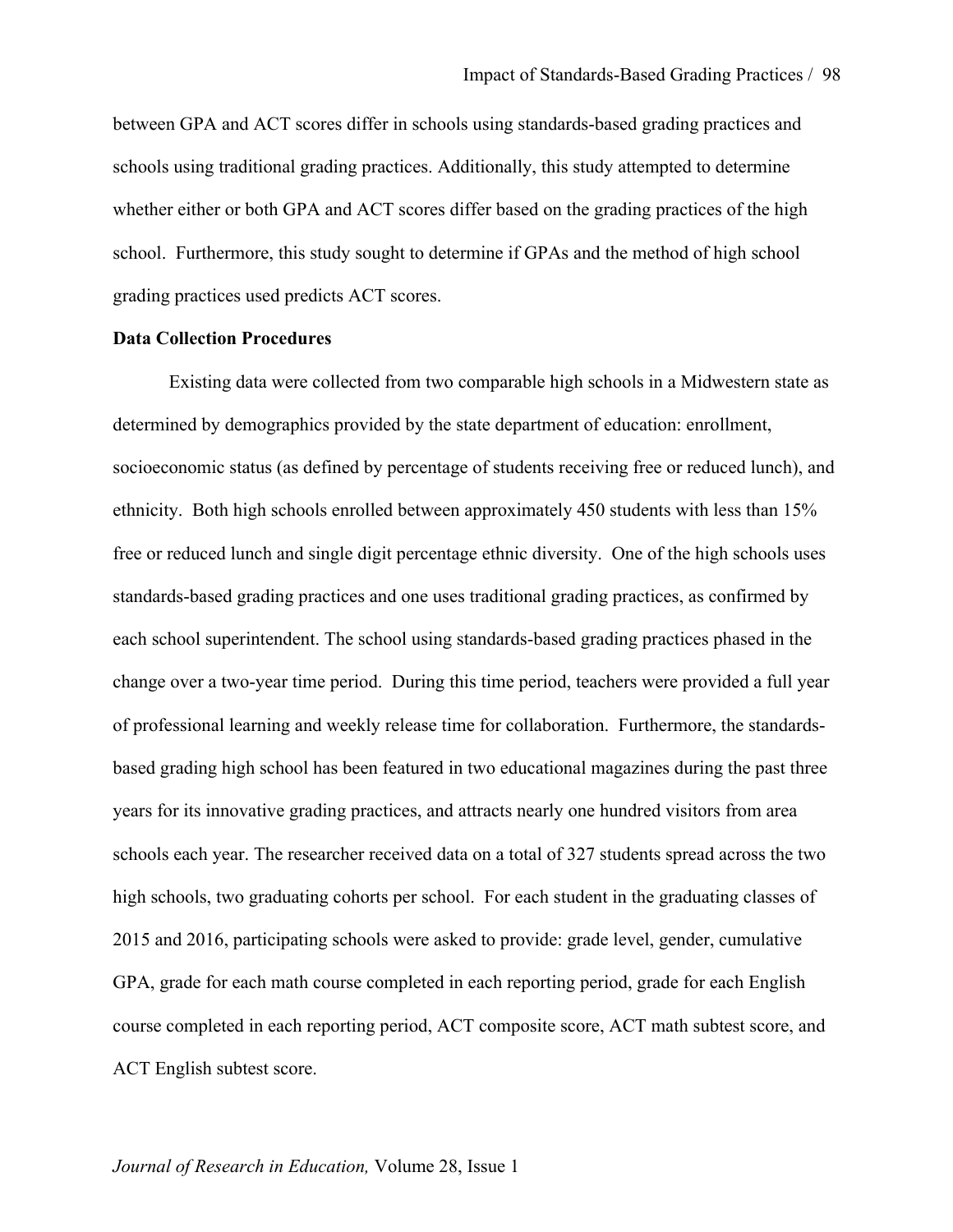# **Research Questions**

The research questions for this study were as follows: Is there a difference between high school GPAs that are calculated by traditional grading compared to standards-based grading? Is there a difference between ACT scores among students who are graded by traditional grading compared to standards-based grading? Do GPA and the method of high school grading practices used predict ACT scores?

# **Data Analysis**

To determine the proper analysis, a Shapiro-Wilk test for normality was performed and found to be statistically significant for the first research question. This demonstrated the need to use a nonparametric test for the comparison of the school types. Data were analyzed using Mann-Whitney U tests to answer research question one. Independent sample t-tests were used to answer research question two. Finally, a stepwise multiple linear regression was utilized to answer the third research question. The independent variables were gender; GPA, an interval measurement type; and school type, standards-based or traditional, a dichotomous variable. The dependent variable was ACT scores, an interval measurement type. In addition, a multiple linear regression must include a continuous dependent variable (Huck, 2011), which in this study included school grading practices and GPA.

## **Results**

In the following paragraphs, the results of each research question will be described. Data were analyzed to determine differences between GPAs and ACT scores among schools with different grading practices. In addition, grading practices and GPAs were considered as variables predicting ACT scores.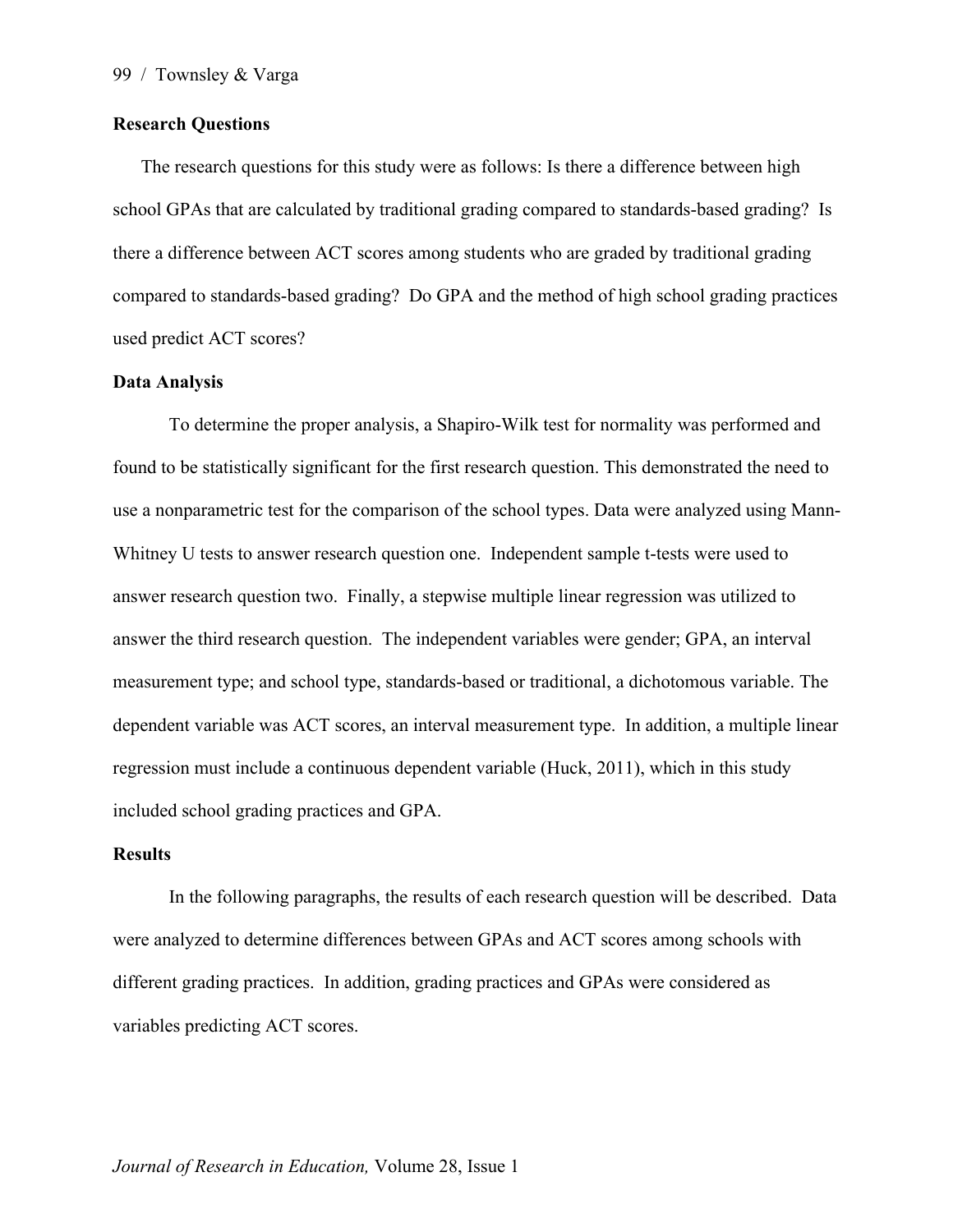## **Grade Point Averages**

To answer research question one, a Mann-Whitney U test was conducted to analyze the difference between GPA and grading practices. Math GPAs were not statistically significant (z=-.262, p=.793,  $r_g$  = 0.01) between traditional grading (*Mean Rank = 162.11*) and standardsbased grading (*Mean Rank = 164.84*), suggesting that students in schools with different grading practices do not have different math GPAs. English GPAs were not statistically significant between traditional grading (*Mean Rank = 161.14*) and standards-based grading (*Mean Rank = 165.77*), z=-.443, p=.658,  $r_g = 0.02$ , suggesting that students in high schools with different grading practices do not have different English GPAs. Cumulative GPAs were not statistically significant between traditional grading (*Mean Rank = 162.28*) and standards-based grading (*Mean Rank* = 164.68),  $z=-230$ ,  $p=.818$ ,  $r_g = 0.00$ , suggesting that students in schools with differing grading practices do not have different cumulative GPAs.

#### **ACT Scores**

To answer research question two, an independent t-test was used to analyze the difference between ACT scores and grading practices. There was a statistically significant difference in mean math ACT score between traditional grading and standards-based grading, with traditional grading students scoring higher than standards-based grading students, 2.265 (95% CI, 1.217 to 3.312),  $t(324) = 4.252$ ,  $p < .000$ . These results suggest that high school students with traditional grades receive higher math ACT scores compared to students with standards-based grades. Next, there was a statistically significant difference in mean English ACT score between traditional grading and standards-based grading, with traditional grading students scoring higher than standards-based grading students, 2.726 (95% CI, 1.496 to 3.956), *t*(324) = 4.359, *p* < .000. These results suggest that high school students with traditional grades receive higher English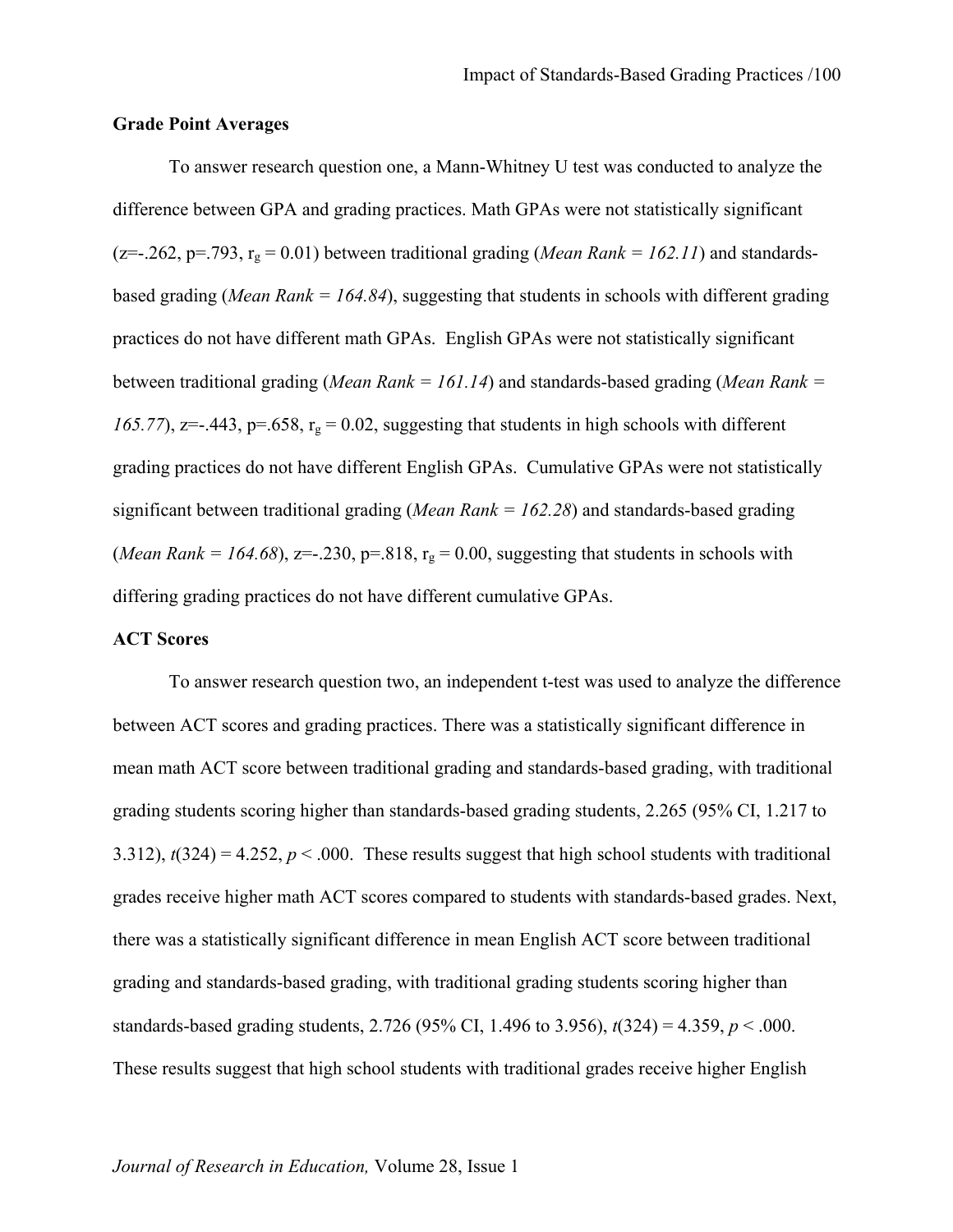ACT scores compared to students with standards-based grades. There was a statistically significant difference in mean composite ACT score between traditional grading and standardsbased grading, with traditional grading students scoring higher than standards-based grading students, 2.227 (95% CI, 1.244 to 3.211),  $t(324) = 4.454$ ,  $p < .000$ . Finally, these results suggest that high school students with traditional grades receive higher composite ACT scores compared to students with standards-based grades.

## **Predicting ACT Scores**

To analyze the final research question, a multiple linear regression was performed to predict the effect of grading practices on ACT scores (see Table 2). In response to this research question, math GPA is the independent variable with the highest predictive value of math ACT score. The results from the third regression model suggest that an increase in one standardized math grade point is associated with an increase in 3.277 math ACT score points. The results from model three also suggest that males score 2.641 math ACT points higher than females when all other variables are held constant. Finally, the results from the third model suggest that students in traditional grading schools score 2.019 math ACT points higher than standards-based grading students when all other variables are held constant.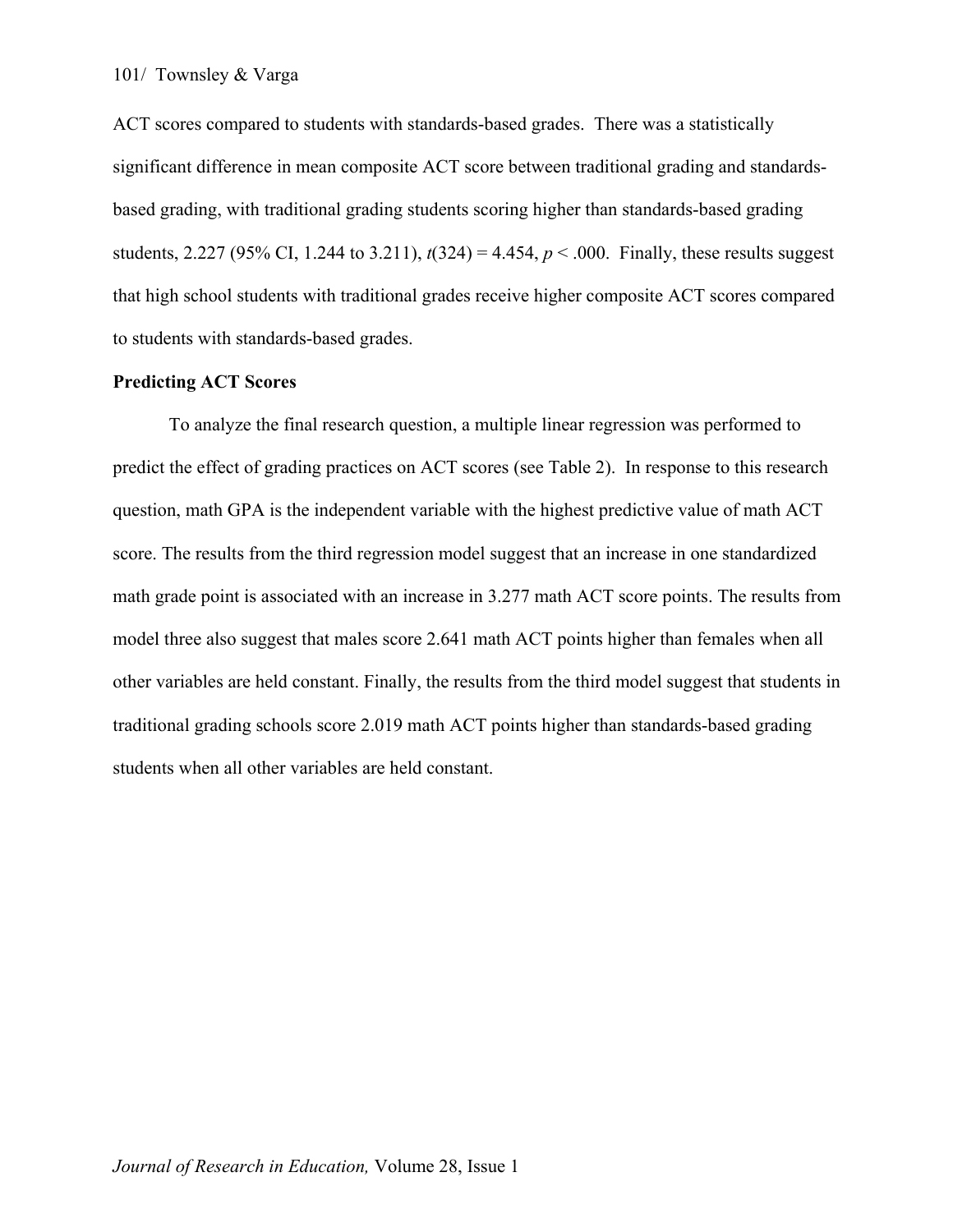Table 2.

| Model          | Variable              | B        | $SE_{B}$ | β        |
|----------------|-----------------------|----------|----------|----------|
| $\mathbf{1}$   | Constant              | 23.611   | .223     |          |
|                | Math GPA $(Z)$        | 2.923    | .226     | .586*    |
| $\mathfrak{D}$ | Constant              | 19.479   | .686     |          |
|                | Math GPA $(Z)$        | 3.304    | .221     | $.662*$  |
|                | Gender                | 2.773    | .438     | $.281*$  |
| 3              | Constant              | 20.708   | .707     |          |
|                | Math GPA $(Z)$        | 3.277    | .214     | $.657*$  |
|                | Gender                | 2.641    | .423     | $.268*$  |
|                | School Type (Grading) | $-2.019$ | .407     | $-.205*$ |

*Summary of Multiple Regression Analysis for Math ACT*

**Note.** \*p < .05; *B* = unstandardized regression coefficient;  $SE_B$  = Standard error of the coefficient;  $\beta$  = standardized coefficient

English GPA is the independent variable with the highest predictive value of English ACT scores (see Table 3). The results from the third regression model suggest that an increase in one standardized English grade point is associated with an increase in 4.007 English ACT score points. The results from model three also suggest that males score 1.015 English ACT points higher than females when all other variables are held constant. Finally, the results from the third model suggest that students in traditional grading schools score 2.654 English ACT points higher than standards-based grading students when all other variables are held constant.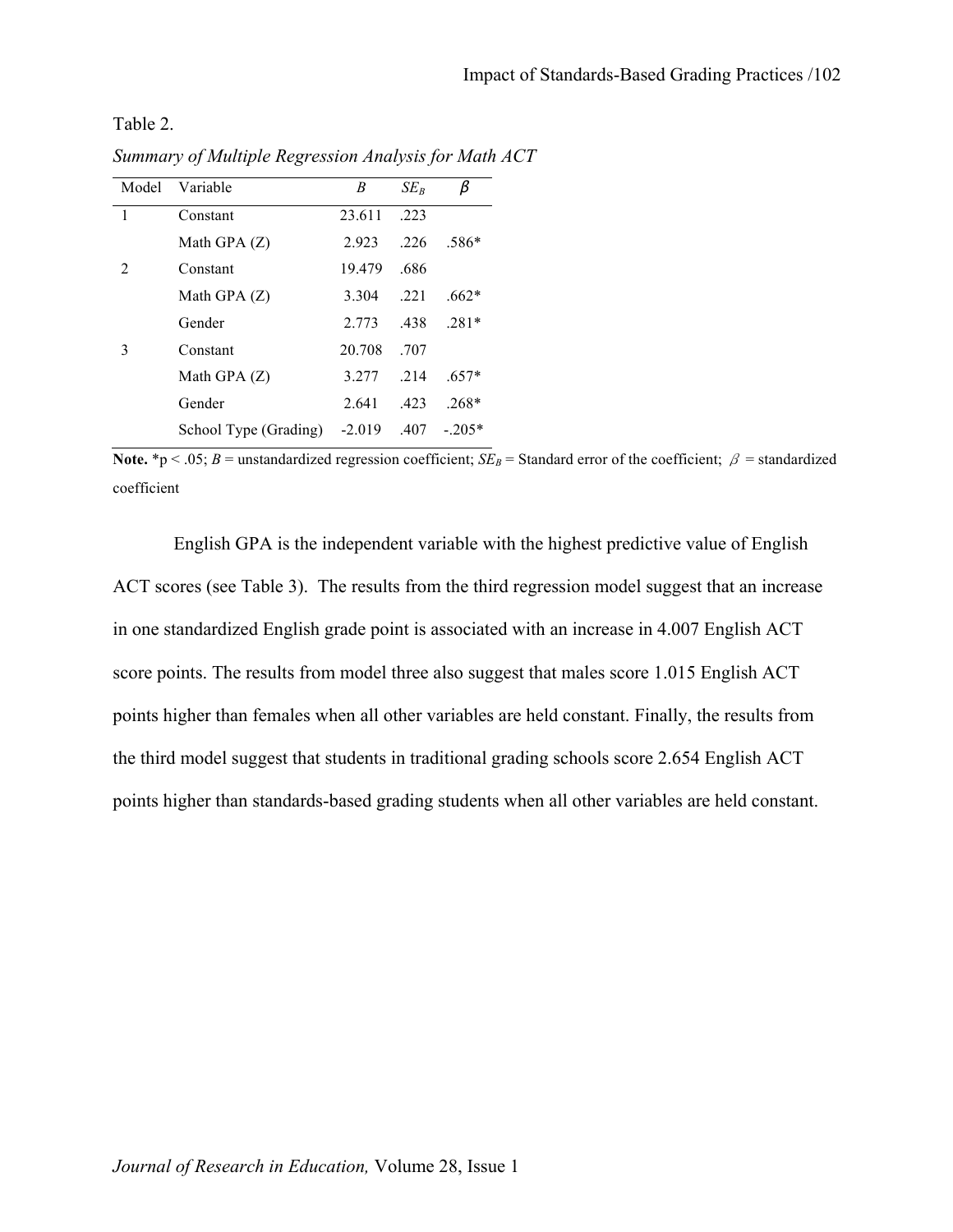Table 3.

*Summary of Multiple Regression Analysis for English ACT*

| Model          | Variable              | B        | $SE_{B}$ | β       |
|----------------|-----------------------|----------|----------|---------|
| 1              | Constant              | 24.514   | .244     |         |
|                | English GPA $(Z)$     | 3.792    | .245     | $.652*$ |
| $\mathfrak{D}$ | Constant              | 25.899   | .333     |         |
|                | English GPA $(Z)$     | 3.792    | .234     | $.652*$ |
|                | School Type (Grading) | $-2.713$ | .466     | - 234*  |
|                | Constant              |          |          |         |
| 3              |                       | 24.354   | .848     |         |
|                | English GPA $(Z)$     | 4.007    | .257     | .689*   |
|                | School Type           | $-2.654$ | .465     | $-229*$ |
|                | (Grading)             |          |          |         |
|                | Gender                | 1.015    | .513     | $.088*$ |

**Note.** \*p < .05; *B* = unstandardized regression coefficient;  $SE_B$  = Standard error of the coefficient;  $\beta$  = standardized coefficient

Finally, cumulative GPA is the independent variable with the highest predictive value of composite ACT score (see Table 4). The results from model three suggest that an increase in one standardized grade point is associated with an increase in 3.393 composite ACT score points. The results from model three also suggest that males score 1.626 composite ACT points higher than females when all other variables are held constant. Finally, the results from the third model suggest that students in traditional grading schools score 1.989 composite ACT points higher than standards-based grading students when all other variables are held constant.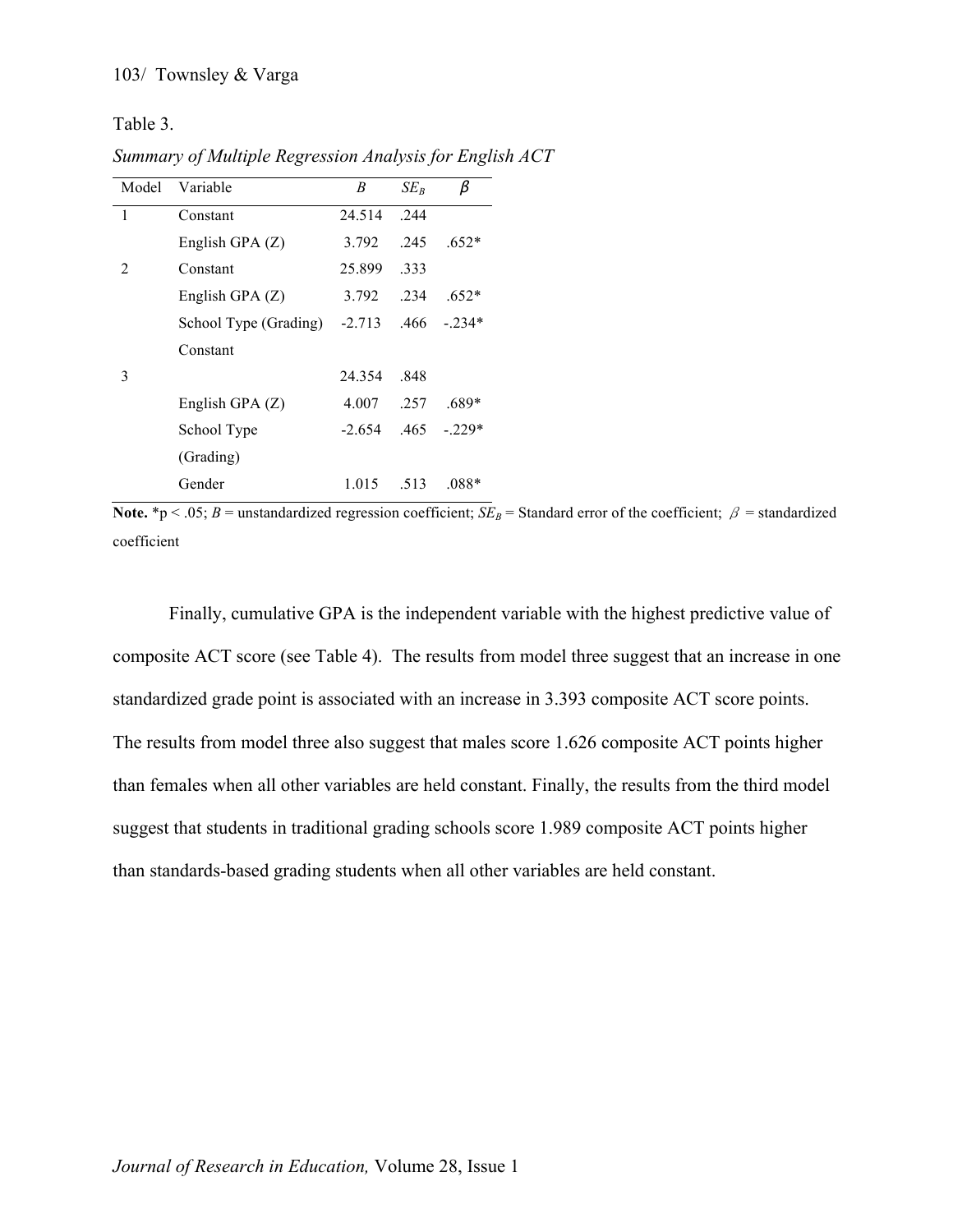Table 4.

| Model        | Variable  | B        | $SE_B$ | β        |
|--------------|-----------|----------|--------|----------|
| $\mathbf{1}$ | Constant  | 24.404   | .192   |          |
|              | Cum. GPA  | 3.129    | .196   | $.665*$  |
|              | (Z)       |          |        |          |
| 2            | Constant  | 25.468   | .263   |          |
|              | Cum. GPA  | 3.113    | .187   | $.662*$  |
|              | (Z)       | $-2.076$ | .368   | $-.224*$ |
|              | School    |          |        |          |
| 3            | Type      | 23.000   | .633   |          |
|              | (Grading) |          |        |          |
|              | Constant  |          |        |          |
|              | Cum GPA   | 3.393    | .194   | $.721*$  |
|              | (Z)       | $-1.989$ | .359   | $-.215*$ |
|              | School    |          |        |          |
|              | Type      | 1.626    | .381   | $.176*$  |
|              | (Grading) |          |        |          |
|              | Gender    |          |        |          |

*Summary of Multiple Regression Analysis for Composite ACT*

**Note.** \*p < .05; *B* = unstandardized regression coefficient; *SE<sub>B</sub>* = Standard error of the coefficient;  $\beta$  = standardized coefficient

# **Discussion**

This study expanded upon previous research by attempting to gain an understanding of the effect of a high school's grading practices, whether standards-based grading or traditional grading, on ACT scores and GPA. Results from this study indicate that GPAs remain unchanged and ACT scores may be negatively impacted when school utilize standards-based grading. Mastery learning involves an environment in which students are permitted multiple opportunities to achieve at high levels rather than being confined to a system promoting "one and done" assessments plotted on a bell curve (Block, 1979). As students are provided multiple opportunities to demonstrate their learning in standards-based grading without fear of permanent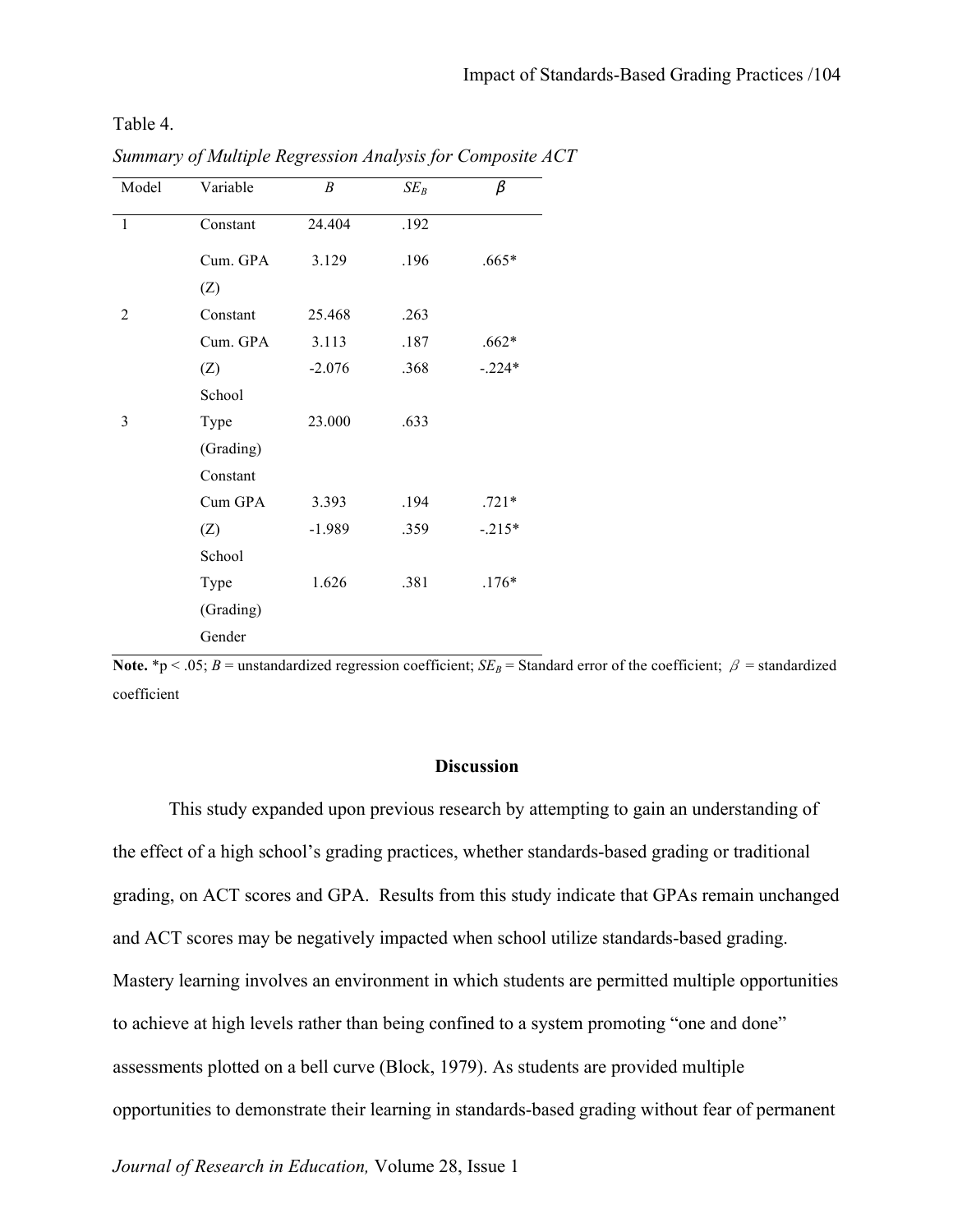point reduction, a difference in GPAs might have been expected due to opportunities for students to improve upon less-than-proficient first attempts. In this study, however, differences in GPAs were not statistically significant between traditional grading and standards-based grading practices, suggesting that GPAs are not affected by grading practices; however, there does appear to be a relationship between traditional grading practices, GPA, and standardized test scores when compared to standards-based grading.

One hypothesis is that students adjust to whichever grading practices they are exposed to and work toward their desired course marks. Bonesronnig (2004) concluded that students who are subjected to different grading systems often adjust accordingly during their secondary years; therefore, it is plausible that students in the standards-based grading school adjusted in the same way traditionally graded students settled in to the school norm. Furthermore, Perry (1970) indicated that students in high school tend to be in a dualistic mindset where they perceive the teacher to be "the Authority" that holds the right answers. Despite the grading practices, students could perceive learning as a means to appease the teacher and grading method as opposed to mastery of content. Fried (2005) describes students playing the game of school in which students muddle through the day in order to complete work, please the teacher, and earn grades. If the rules of "the game" remain relatively the same, despite a change in grading practices, student curiosity and the overall learning experience likely remain the same (Fried, 2005). High school students might adjust accordingly to any subtle rule changes, such as replacing extraneous point bearing opportunities with reassessment, and produce similar grade point averages because their goal is not mastery of content, but instead, point accumulation towards a desired final course grade. This would, anecdotally, account for no difference in GPA between grading practices.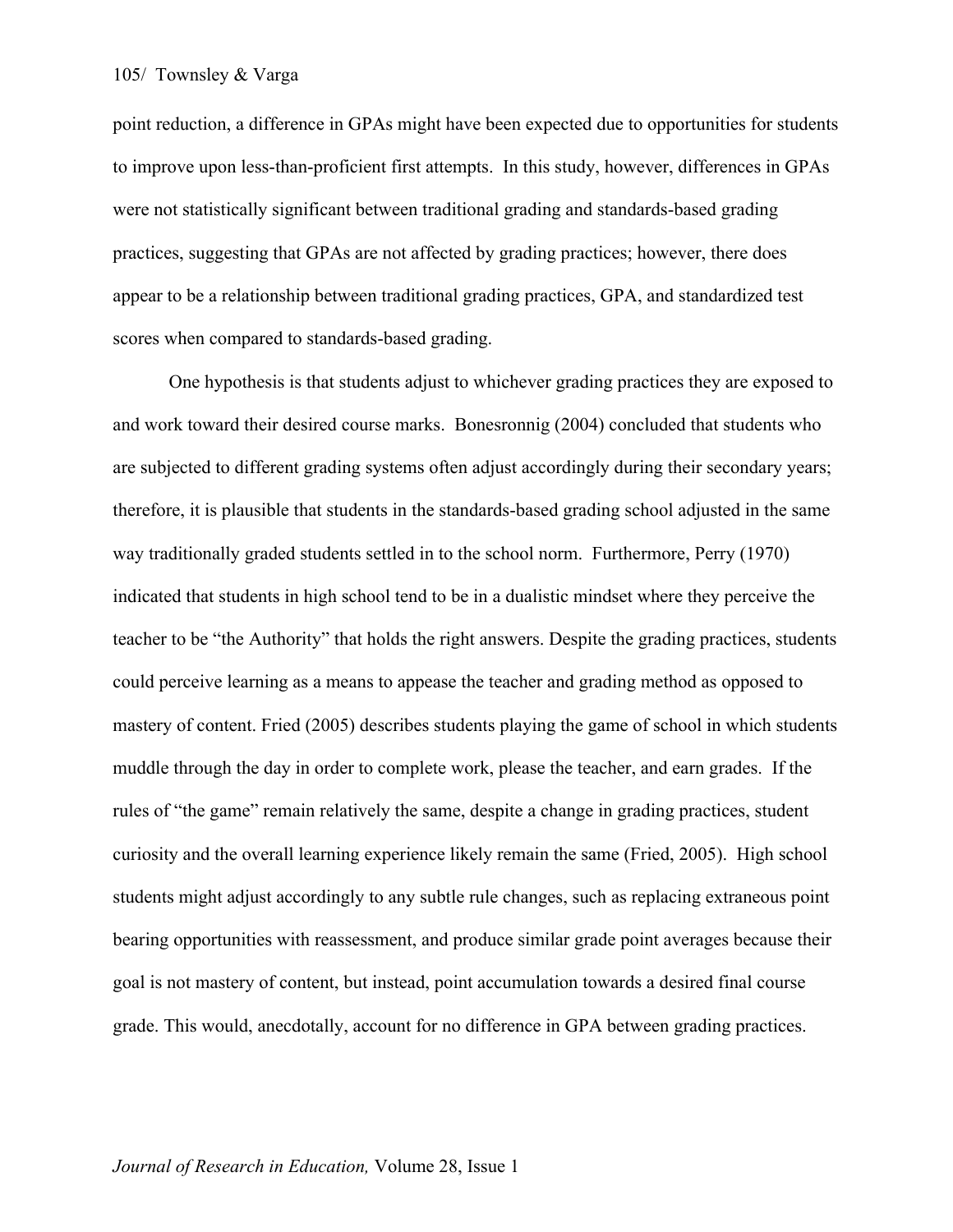Haptonstall (2010) and Pollio and Hochbein (2015) concluded that standards-based grades have a stronger association with standardized test scores when compared to traditional grades. Rosales (2013) produced results suggesting grading type did not influence Algebra endof-course exam scores. Because the aforementioned research (Haptonstall, 2010; Pollio & Hochbein, 2015; Rosales, 2013) suggested mixed results, this study's assertion that GPA and traditional grading practices combined are able to predict ACT scores with some degree of success is not surprising. Madaus, Higgins, and Russell (2009) suggest that students in high school often perceive high stakes testing as a form of "Pavlovian conditioning" in which carrots and sticks direct their behavior. High school students accustomed to chasing points in traditional grading may view college entrance exams as yet another means to produce positive results. Given no significant increase in prediction power when considering standards-based grading practices in the regression equation of this study, students could view ACT scores as a means to avoid a punishment or earn a reward, as opposed to reflect mastery of content. This may, anecdotally, account for a traditional grading practice edge in predicting ACT scores when compared to standards-based grading.

According to Peters and Buckmiller (2014), this study is important in addressing a paucity of previous quantitative research on standards-based grading. While the findings of this study are limited to the schools studied, the results may be indicative of what may be happening elsewhere. The high school students experiencing traditional grading practices in this study scored significantly higher on the ACT. Schools leaders are left in a quandary. Given a solid theoretical base supporting standards-based grading (e.g., Bostic, 2012; Iamarino, 2014) and conflicting quantitative evidence supporting standards-based grading (e.g., Haptonstall, 2010; Pollio & Hochbein, 2015; Rosales, 2013), is there a strong enough return on investment to

#### *Journal of Research in Education,* Volume 28, Issue 1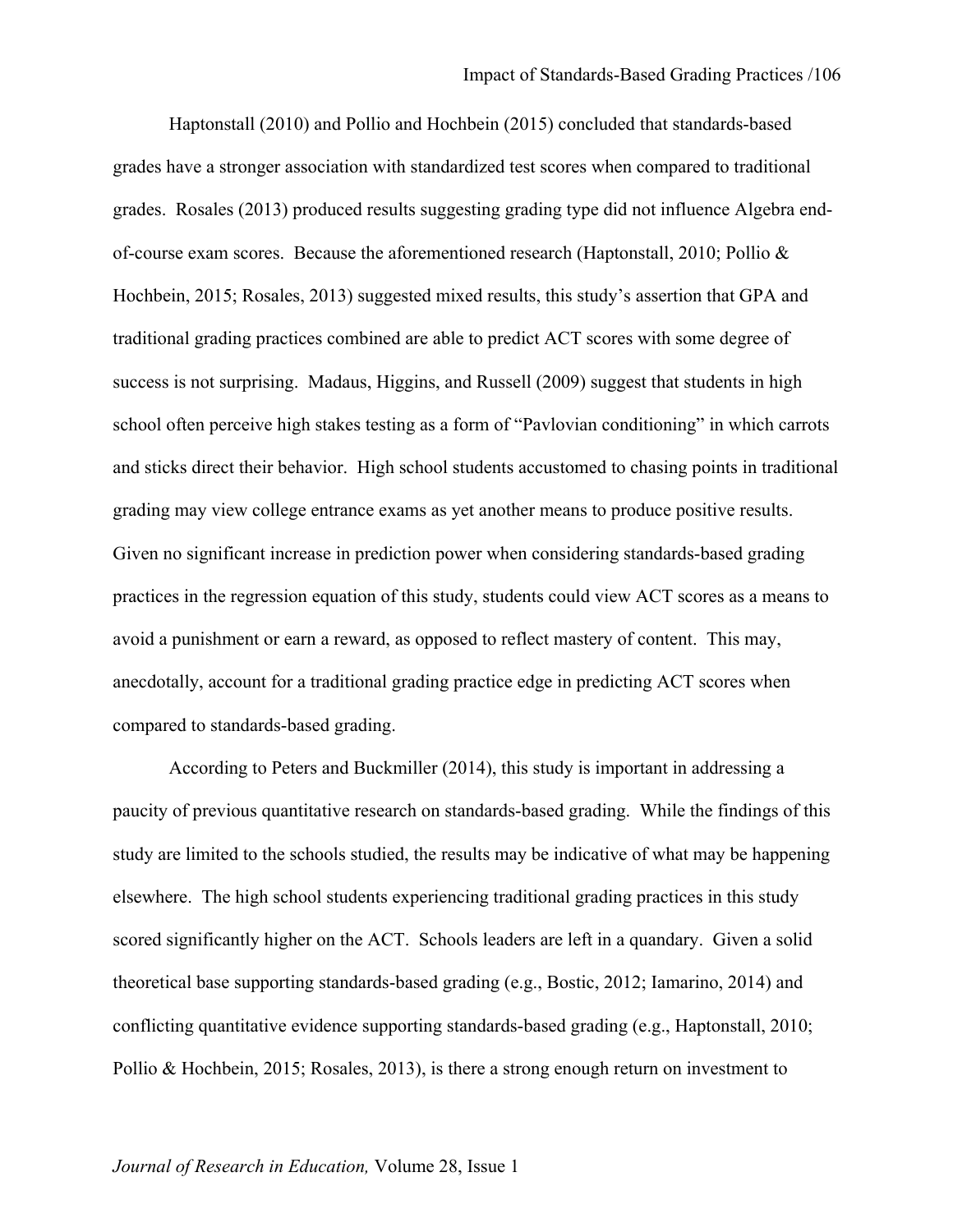overcome the necessary time and energy that may be required when stakeholders resist changing grading practices? Parents will ask questions such as, "How will a shift to standards-based grading affect my son or daughter's chances of getting into college?" Results from this study indicate GPAs remain unchanged and ACT scores may be negatively impacted. In addition to questions about GPAs and ACT scores, community concerns surrounding standards-based grading include fear of the unknown and inconsistent implementation (Frankin, Buckmiller, & Kruse, 2016; Schiffman, 2016). In response to these concerns, principals and central office administrators should consider proactively learning from case studies and anecdotes provided in scholarly literature (e.g., Peters & Buckmiller, 2014; Urich, 2012) when electing to make a transition to standards-based grading practices.

Because the sample used in this study comes from a rural setting, this study should be replicated at additional high schools, particularly with students in urban settings and with more diversity as measured by race, ethnicity, and socioeconomic status. Further research is needed involving student motivation for earning course grades and for completing the ACT.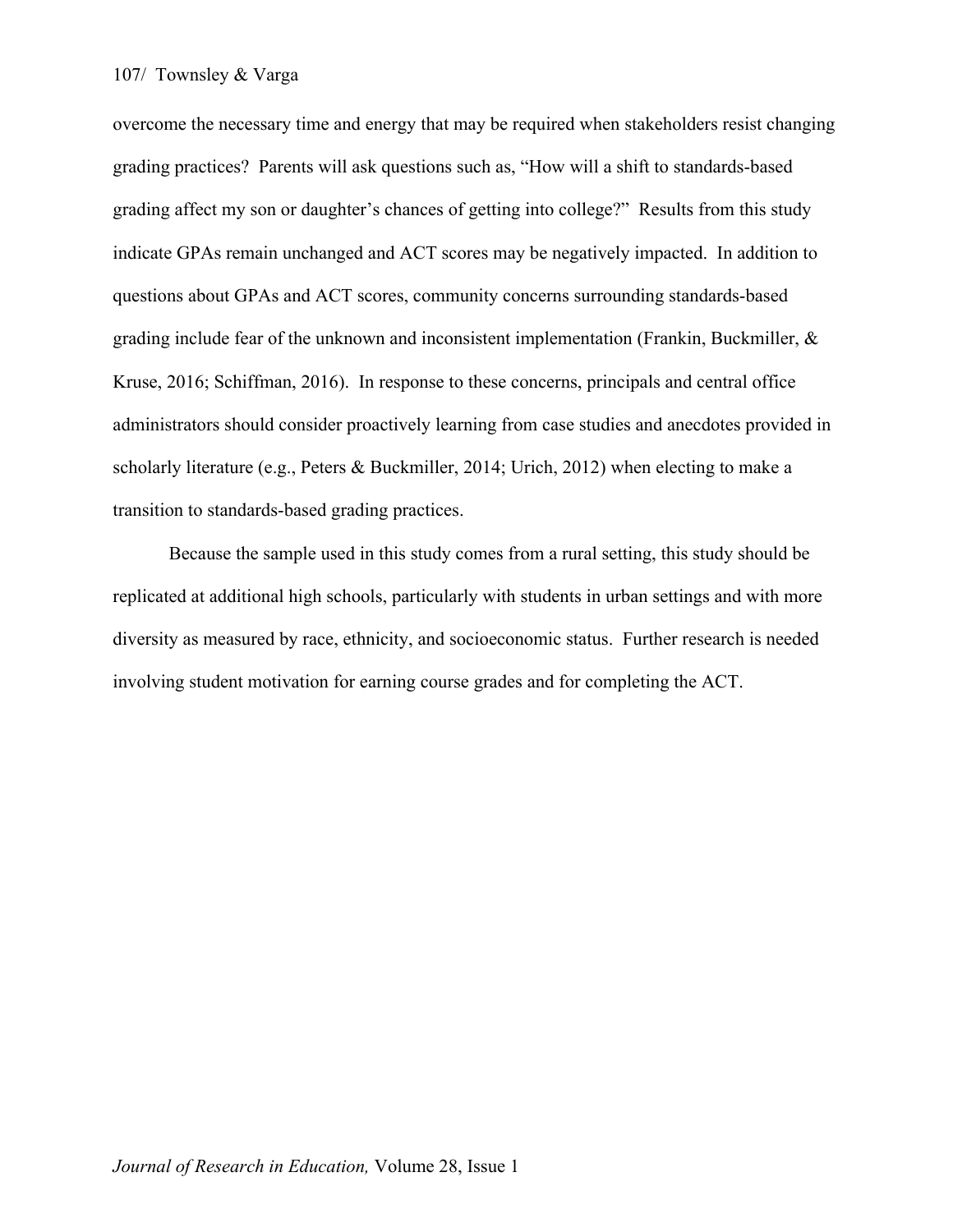# **References**

- Allen, J. D. (2005). Grades as valid measures of academic achievement of classroom learning. *The Clearing House, 78*(5), 218-223. doi: 10.3200/TCHS.78.5.218-223
- Atkinson, R. C., & Geiser, S. (2009). Reflections on a century of college admissions tests. *Educational Researcher, 38*(9), 665-676. doi: 10.3102/0013189X09351981
- Bettinger, E. P., Evans, B. J., & Pope, D. G. (2013). Improving college performance and retention the easy way: Unpacking the ACT exam. *American Economic Journal: Economic Policy, 5*(2), 26-52. doi: 10.3386/w17119
- Block, J. H. (1979). Mastery learning: The current state of the craft. *Educational Leadership, 37*(2), 114-117.
- Block, J. H., & Burns, R. B. (1976). Mastery learning. *Review of Research in Education, 4,* 3-49.
- Bloom, B. S. (1973). Recent developments in mastery learning. *Educational Psychologist, 10*(2), 53-57. doi: 10.1080/00461527309529091
- Bonesronning, H. (2004). Do the teachers' grading practices affect student achievement? *Education Economics*, *12*(2), 151-167.
- Bostic, K. (2012). Standards-based grading in the middle school. *International Review of Social Sciences and Humanities, 3*(1), 17-23. Retrieved from http://irssh.com/
- Brimi, H. M. (2011). Reliability of grading high school work in English. *Practical Assessment, Research & Evaluation, 16*(17), 1-12.

Brookhart, S. M. (2011). Starting the conversation about grading. *Educational Leadership, 69*(3),

Cox, K. B. (2011). Putting classroom grading on the table: A reform in progress. *American Secondary Education, 40*(1), 67-87.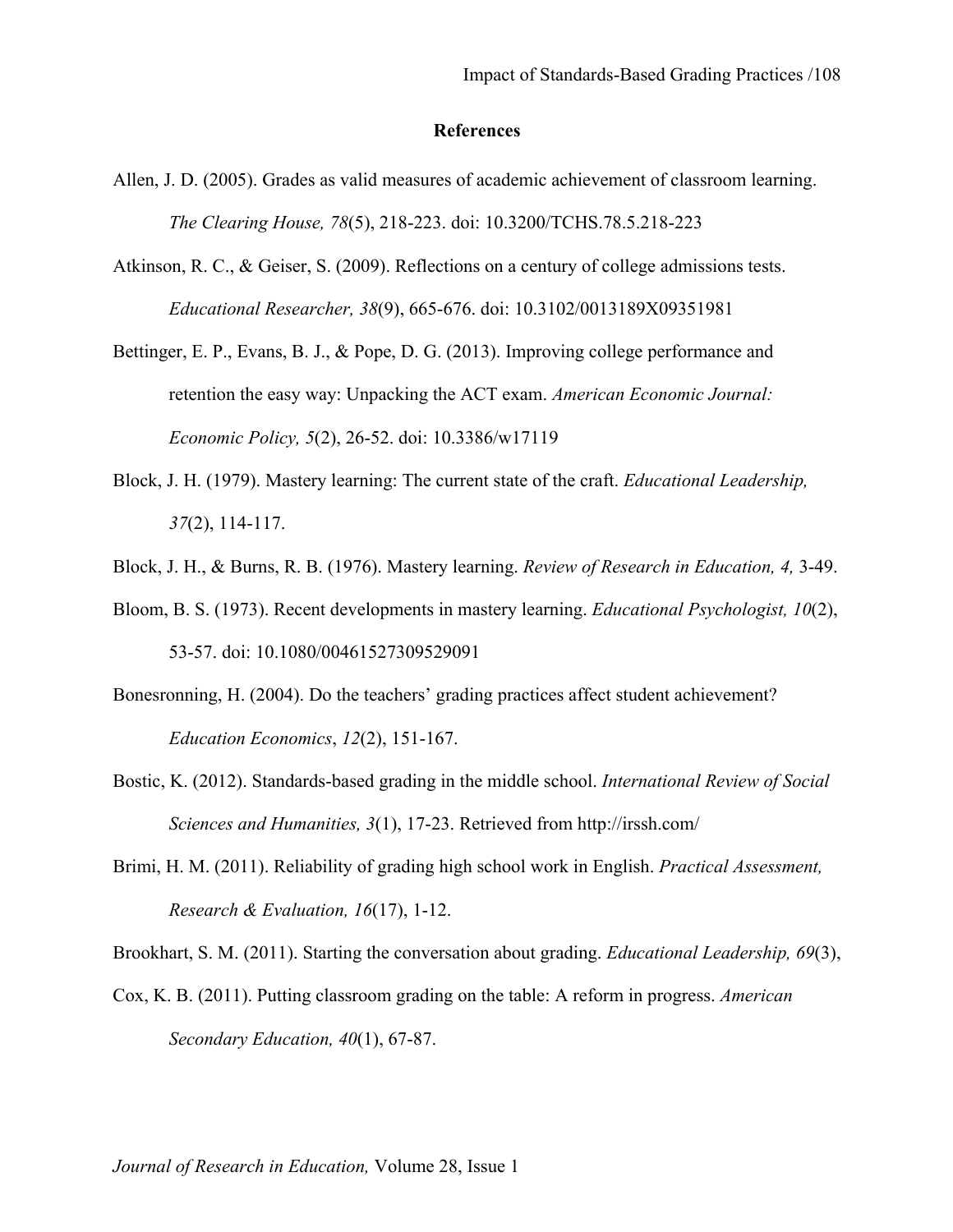Cureton, L. W. (1971). The history of grading practices. *NCME Measurement in Education, 2*(4), 1-8.

Dexter, P. (2015, September 9). 'Standards-based' grading confuses high school parents. *Chanhassen Villager*. Retrieved from http://www.swnewsmedia.com/chanhassen\_villager/news/education/standards-basedgrading-confuses-high-school-parents/article\_e23a6ced-7305-5d20-ad0c-15bcb69e3f4b.html

- Erickson, J. A. (2010). Grading practices: The third rail. *Principal Leadership, 10*(7), 22-26.
- Frankin, A., Buckmiller, T., & Kruse, J. (2016). Vocal and vehement: Understanding parents' aversion to standards-based grading. *International Journal of Social Science Studies, 4*(11), 19-29. doi: 10.11114/ijsss.v4i11.1923
- Fried, R. (2005). *The game of school: Why we play it, how it hurts kids, and what it will take to change it.* San Francisco, CA: Jossey-Bass.
- Haptonstall, K. G. (2010). *An analysis of the correlation between standards-based, non standards-based grading systems and achievement as measured by the Colorado Student Assessment Program*. Retrieved from ProQuest Dissertations and Theses. (UMI No. 3397087)
- Huck, S. W. (2011). *Reading statistics and research* (6th ed.). Boston, MA: Pearson.
- Iamarino, D. L. (2014). The benefits of standards-based grading: A critical evaluation of modern grading practices. *Current Issues in Education, 17*(2), 1-10. Retrieved from http://cie.asu.edu/ojs/index.php/cieatasu/article/view/1234
- Imperial, P. (2012). Grading and reporting in Catholic high schools: Problems and promise. *Momentum, 43*(3), 20-24.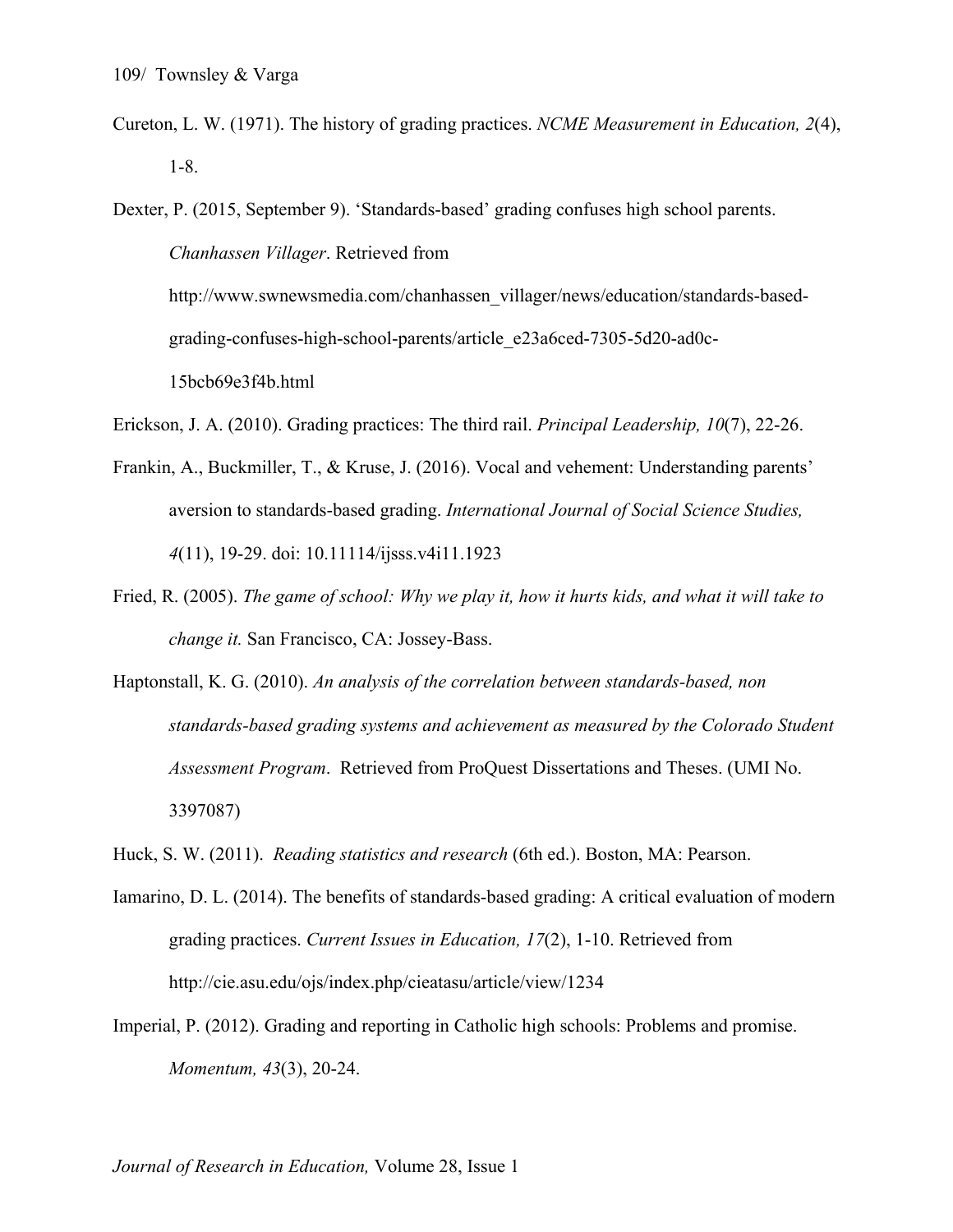- Jones Miller, J. (2013). A better grading system: Standards-based, student-centered assessment. *English Journal, 103*(1), 111-118.
- Madaus, G., Russell, M., & Higgins, J. (2009). *The paradoxes of high stakes testing: How they affect students, their parents, teachers, principals, schools, and society*. Charlotte, NC: Information Age Publishing.
- Marzano, R. J., & Heflebower, T. (2011). Grades that show what students know. *Educational Leadership, 69*(3), 34-39.
- Noschese, F. (2011). A better road: Improve teaching and student morale through standardsbased grading. *Iowa Science Teachers Journal, 38*(3), 12-17.
- O'Connor, K. (2002). *How to grade for learning: Linking grades to standards* (2nd ed.)*.* Thousand Oaks, CA: Corwin.
- Perry, W. J. (1970). *Forms of intellectual and ethical development in the college years: A scheme.* New York: Holt, Rinehart & Winston.
- Peters, R., & Buckmiller, T. (2014). Our grades were broken: Overcoming barriers and challenges to implementing standards-based grading. *Journal of Educational Leadership in Action*, *2*(2). Retrieved from http://www.lindenwood.edu/ela/issue04/buckmiller.html
- Pollio, M., & Hochbein, C. (2015). The association between standards-based grading and standardized test scores as an element of a high school model reform. *Teachers College Record, 117*(11), 1-28.
- Rosales, R. B. (2013). *The effects of standards-based grading on student performance in Algebra 2* (Doctoral dissertation). Retrieved from http://digitalcommons.wku.edu/diss/53/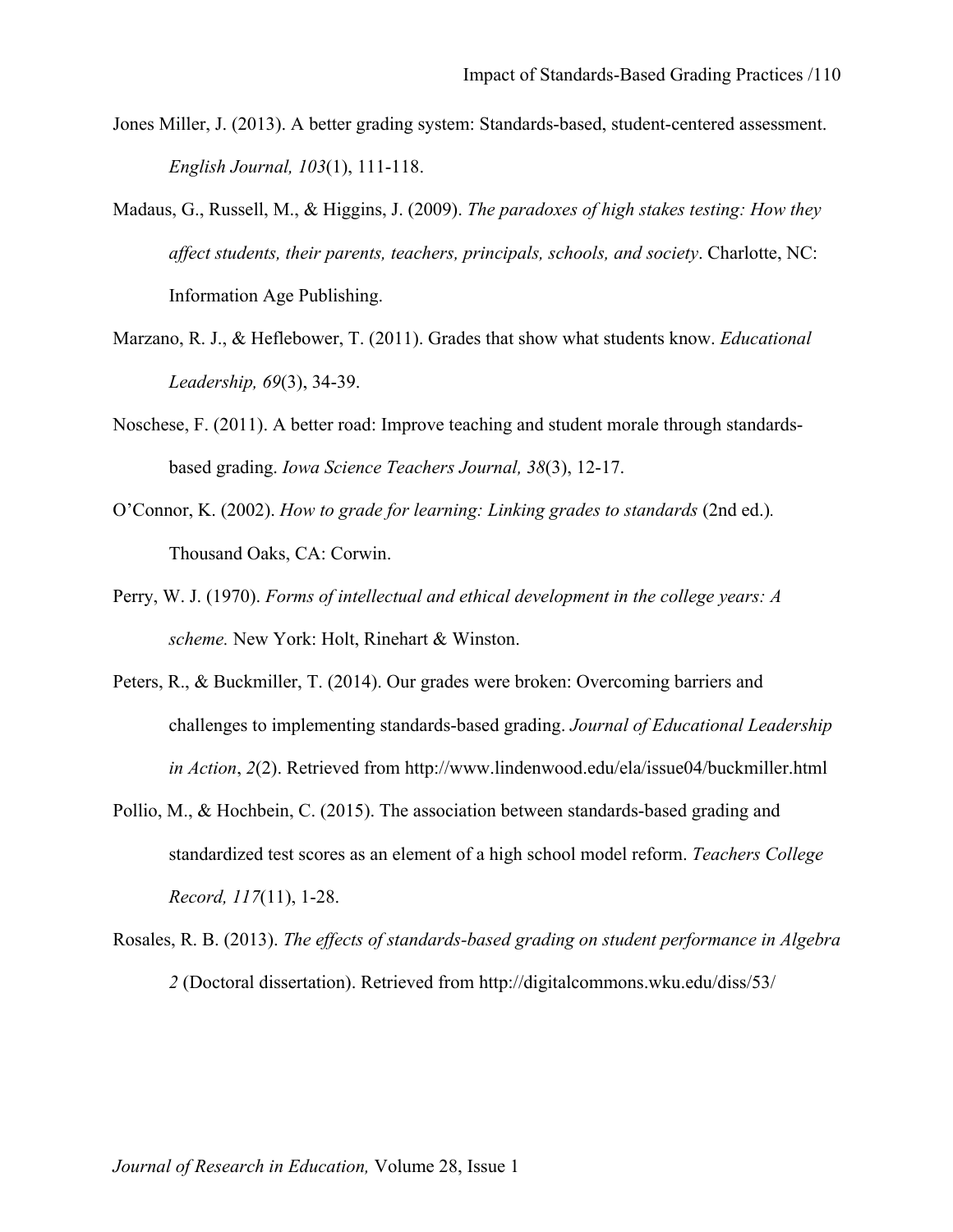- Schiffman, M. (2016)*. Standards-based grading: Educators' perceptions of the effects on teaching, student motivation, and assessment at the high school level*. Retrieved from ProQuest Dissertations and Theses. (UMI No. 10117267)
- Schinske, J., & Tanner, K. (2014). Teaching more by grading less (or differently). *CBE – Life Sciences Education, 13,* 159-166. doi: 10.1187/cbe.CBE-14-03-0054
- Schneider, J., & Hutt, E. (2013). Making the grade: A history of the A–F marking scheme. *Journal of Curriculum Studies, 46*(2), 1-24. doi: 10.1080/00220272.2013.790480
- Scriffiny, P. L. (2008). Seven reasons for standards-based grading. *Educational Leadership, 66*(2), 70-74.
- Spencer, K. (2012). Standards-based grading. *Harvard Education Letter*, *28*(5). Retrieved from http://hepg.org/hel-home/issues/28\_5/helarticle/standards-based-grading\_545.
- Starch, D., & Elliott, E. C. (1912). Reliability of grading high-school work in English. *The School Review, 20*(7), 442-457.
- Tierney, R. D., Simon, M., & Charland, J. (2011). Being fair: Teachers' interpretations of principles for standards-based grading. *The Educational Forum, 75*(3), 210-227. doi: 10.1080/00131725.2011.577669
- Townsley, M. (2013). Redesigning grading—districtwide*. Educational Leadership, 71*(4), 68-71.
- Urich, L. J. (2012). *Implementation of standards-based grading at the middle school level* (Doctoral dissertation). Retrieved from http://lib.dr.iastate.edu/etd/12492
- Welsh, M. E., D'Agostino, J. V., & Kaniskan, B. (2013). Grading as a reform effort: Do standards-based grades converge with test scores? *Educational Measurement: Issues and Practice, 32*(2), 26-36. doi: 10.1111/emip.12009